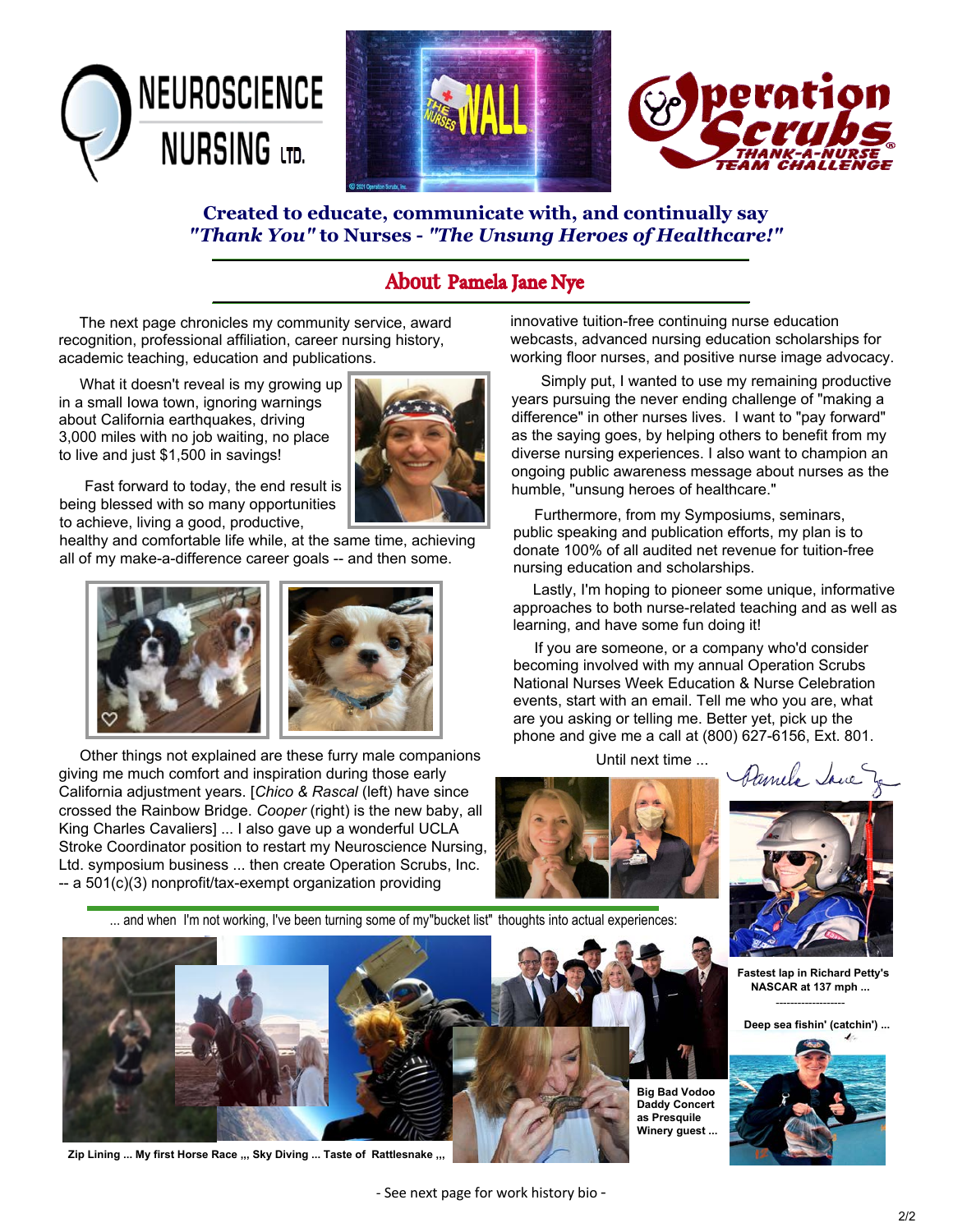# Pamela Jane Nye, RN, MS, CNS-BC



As CEO/Owner of Neuroscience Nursing, Ltd., and Founder/CEO and Executive Director of Operation Scrubs, Inc., a 501(c)(3) nonprofit organization, I strive to elevate the knowledge of nurses in the area of brain disorders, diseases, and injury; and to provide hospital leadership with consultation and guidance to obtain and maintain stroke certifications at all levels. Considered an expert in my nursing field, I'm also a legal consultant for attorneys, hospitals and routinely volunteer in my community.

## Education and Certifications

Email[:pamelajanenye@neurosciencenursing.org](http://www.neurosciencenursing.org/)

- $\checkmark$  Major: Nursing / University of California, San Francisco (Master of Science Nursing) 1991
- $\checkmark$  Nursing: California State University (Baccalaureate) 1989
- $\checkmark$  Nursing: Allen Memorial School of Nursing (Diploma) 1974
- $\checkmark$  Certifications: Certified Neuroscience Registered Nurse (CNRN); Stroke Certified Registered Nurse (SCRN); Emergency Neurological Life Support (ENLS); California Board of Registered Nursing / Provider # 17106.

## Experience, Advanced Practice, Postgraduate

• OWNER/CHIEF EXECUTIVE OFFICER, NEUROSCIENCE NURSING, LTD., 2019 TO PRESENT

Responsible for the management and development of this company which is devoted to innovative nursing education and inspiring nurses to develop their own businesses. Also, an Associate Professor at UCLA School of Nursing. Generated business revenue is used to fund advanced neuroscience nursing scholarships.

• CEO/BOARD CHAIR: OPERATION SCRUBS, INC., 2019 TO PRESENT

This non-profit business is devoted to the education, honoring, and recognition of nurses through large symposia and unique venues. Conference proceeds are used to fund advanced nursing scholarships. Website: [https://operationscrubs.org](https://operationscrubs.org/)

• CLINICAL NURSE SPECIALIST, UCLA RONALD REAGAN AND SANTA MONICA, 2012-2019

Responsibilities included orientation of new graduate nurses, competency management of experienced nurses in the areas of neurological and neurosurgical nursing. Provision of large Stroke conferences for >300 participants. Implemented the Donna Wright model of nurse competency evaluation for 3,000-4,000 nurses at UCLA. Stroke Coordinator at UCLA Medical Center/Santa Monica; Associate Professor at UCLA School of Nursing.

• RESEARCH COORDINATOR: UCLA MEDICAL CENTER, FAST-MAG CLINICAL TRIAL, 2004-2006

Responsible for management of participating remote fire stations and hospitals in a Phase III Stroke Trial, worked with the Primary Investigators (Jeff Saver, MD and Sidney Starkman, MD), adherence to data security, securing blinded trial drug/placebo, monitoring effects in participating patients, and data management.

• CLINICAL NURSE SPECIALIST, CEDARS-SINAI MEDICAL CENTER, 1999-2004

Responsible for neurological/neurosurgical practice of >100 nurses in adult and pediatric floors. Developed the video-telemetry unit (4NW) for patients suffering intractable seizures. Chaired the Professional Advancement Committee for nurse promotion guidance. Management of clinic nurses at the Maxine Dunitz Neurosurgical Clinic, specializing in glioblastoma multiforme, a deadly brain tumor. Named "The Nurse of the Year" in 2004.

• CLINICAL NURSE SPECIALIST, UNIVERSITY OF CALIFORNIA, SAN FRANCISCO MED. CTR., 1991-1999 Responsibilities included oversight of clinical practice for >100 nurses working on an Orthopedic/ Neurology/Neurosurgery floor. Promoted in 1997 to Director of Post-Acute Services, overseeing two departments. Associate Professor to the UCSF School of Nursing, Masters Entry Program in Nursing.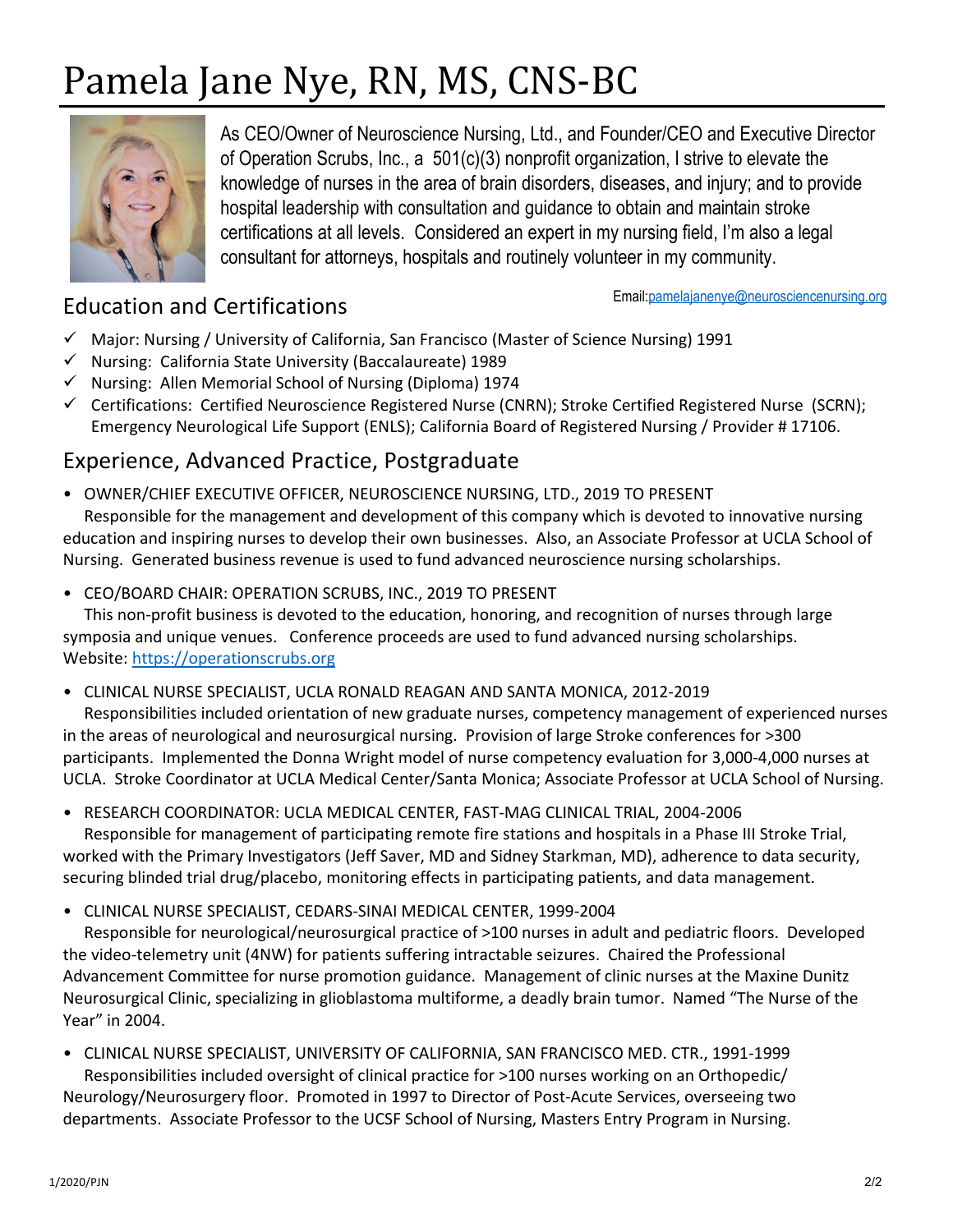

## **Pamela Jane Nye**

**UCLA Medical Center/Santa Monica RN, MS, CNS-BC. CNRN, SCRN 1335 Palisades Drive Pacific Palisades, CA, 90272 Cell: (310) 463-4137 pamelajanenye@yahoo.com pamelajanenye@neurosciencenursing.org pamelajanenye@operationscrubs.org**

#### **Community Service / On-the-Job:**

| 2016:           | When Stroke, TIA or Acute Global Amnesia Presents as Confusion, Palisades<br>Senior Alliance, Pacific Palisades, CA. |
|-----------------|----------------------------------------------------------------------------------------------------------------------|
| 2012            | Stroke Support Group: How to Avoid Depression, Torrance Memorial Hospital,<br>Torrance, CA.                          |
| 2014            | Shake the Shakes, Santa Barbara, CA.<br>Parkinson's Disease Community Education.                                     |
| $2007 - 2010$ : | Community Stroke Fair, Providence Saint Joseph's Hospital, Burbank, CA                                               |
| $2002 - 2003$ : | Advisory Board Membership: Cooper Care                                                                               |
| $1999 - 2004$ : | Thanksgiving Flu Shot Vaccination for Underprivileged<br>Santa Monica Civic Center, yearly event                     |

#### **Community Service / Personal Time:**

1999 to date – ongoing: Stroke and Impulsivity related education (non-profit community service organizations, stroke survivors/families and support groups, disabled and/or homeless veterans):

- $\checkmark$  Prevention (pre-stroke)
- $\checkmark$  Awareness/symptom recognition (F.A.S.T.)
- $\checkmark$  Emergency action (do and don't do)
- $\checkmark$  Emergency hospital care (what to expect)
- $\checkmark$  Rehabilitation
- $\checkmark$  Prevention (post stroke)

#### **Awards and Recognitions:**

- 2004: Cedars-Sinai Nurse of the Year Award (Zifkin Endowed Award)
- 1998: UCSF Safety Award
- 1998: UCSF/MZ Nurse Manager Excellence Award
- 1997: UCSF Individual Performance Award
- 1996: UCSF Individual Performance Award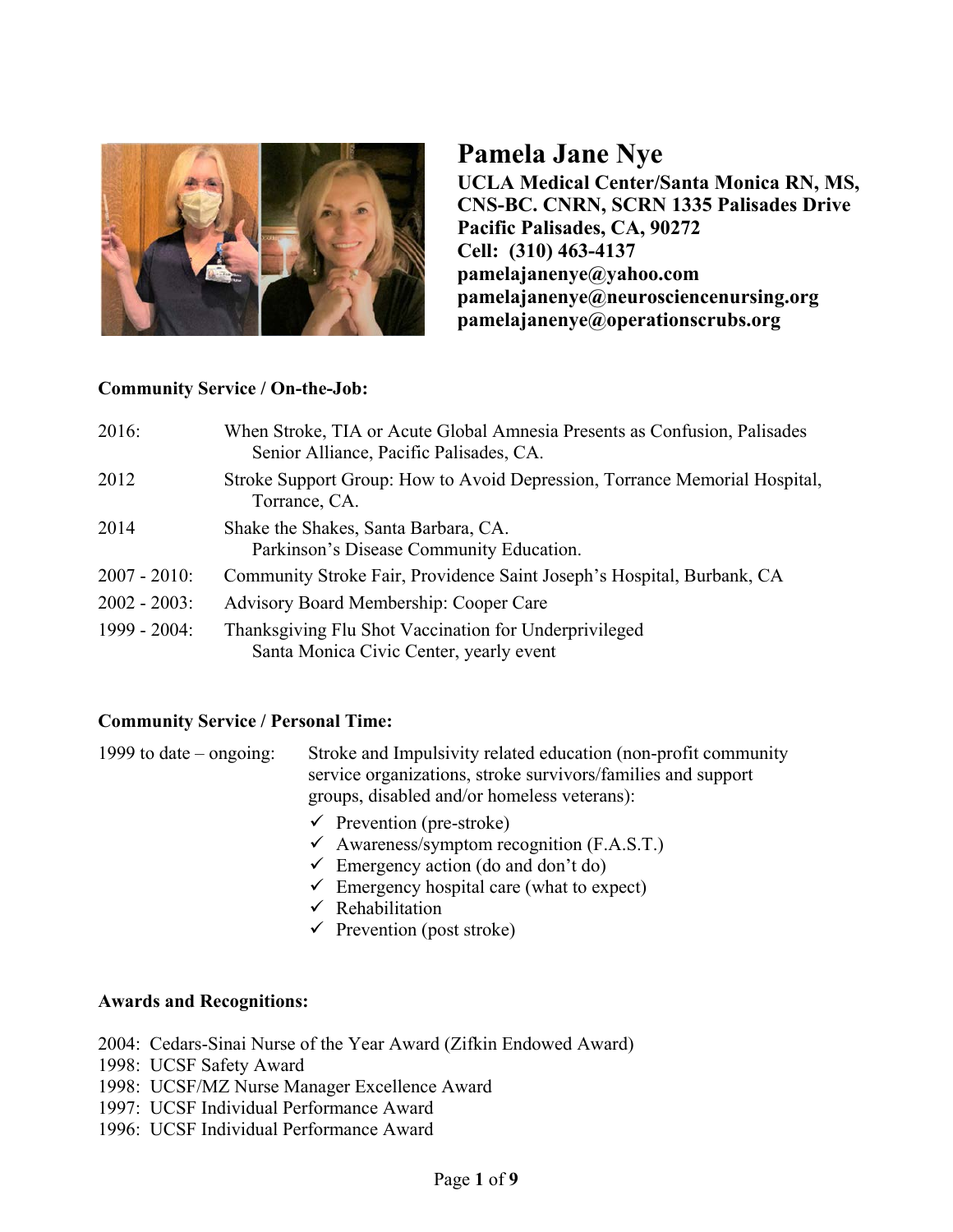#### **Professional Affiliations:**

| 2016 - Present                | <b>JBI</b> Systemic Reviewer certification<br>Certification: Stroke Certified Registered Nurse:<br><b>American Association of Neuroscience Nurses</b>                                                                                                                                                                                                                                                                                                                                                                                                                                                                                                                                                                                                                                                                                                                                                 |
|-------------------------------|-------------------------------------------------------------------------------------------------------------------------------------------------------------------------------------------------------------------------------------------------------------------------------------------------------------------------------------------------------------------------------------------------------------------------------------------------------------------------------------------------------------------------------------------------------------------------------------------------------------------------------------------------------------------------------------------------------------------------------------------------------------------------------------------------------------------------------------------------------------------------------------------------------|
| $2003 - 2004$                 | Reviewer Journal of Neuroscience Nursing                                                                                                                                                                                                                                                                                                                                                                                                                                                                                                                                                                                                                                                                                                                                                                                                                                                              |
| $2000$ – Present              | Certification: Certified Neuroscience Registered<br>Nurse (CNRN), American Association of<br><b>Neuroscience Nurses</b>                                                                                                                                                                                                                                                                                                                                                                                                                                                                                                                                                                                                                                                                                                                                                                               |
| 2004-Present                  | <b>NIHSS</b> Certification                                                                                                                                                                                                                                                                                                                                                                                                                                                                                                                                                                                                                                                                                                                                                                                                                                                                            |
| $1999 -$ Present              | Certification: Clinical Nurse Specialist<br>Board of Registered Nursing<br>State of California                                                                                                                                                                                                                                                                                                                                                                                                                                                                                                                                                                                                                                                                                                                                                                                                        |
| <b>Career Nursing History</b> | Clinical Nurse Specialist, Neuroscience                                                                                                                                                                                                                                                                                                                                                                                                                                                                                                                                                                                                                                                                                                                                                                                                                                                               |
| July 2016 - Feb 2019          | Stroke Coordinator, UCLA Santa Monica<br>Assistant Professor, UCLA School of Nursing                                                                                                                                                                                                                                                                                                                                                                                                                                                                                                                                                                                                                                                                                                                                                                                                                  |
| Feb. $2012 - July 2016$       | Neurosurgery/Stroke Clinical Nurse Specialist<br>Ronald Reagan UCLA Medical Center<br>Assistant Professor, UCLA School of Nursing<br>Los Angeles, CA                                                                                                                                                                                                                                                                                                                                                                                                                                                                                                                                                                                                                                                                                                                                                  |
| $2006 - 2012$                 | Neuroscience Nursing, Inc.,<br>President/CEO<br>Assist.with Primary Stroke Center Project & Neuroscience teaching:<br>Fountain Valley Regional Hosp/Med Ctr., Fountain Valley, CA<br>Providence Saint Joseph's Med Ctr, Burbank, CA<br>Valley Health Systems University, Las Vegas, NV<br>Sun Health Boswell Hospital, Sun City, AZ<br>Little Company of Mary San Pedro Hospital, San Pedro, CA<br>Huntington Memorial Medical Center, Pasadena, CA<br>Saint Agnes Medical Center, Fresno, CA<br>California Hospital and Medical Center, Los Angeles, CA<br>West Hills Hospital, West Hills, CA<br>Northridge Medical Center, Northridge, CA<br>Kaiser, LAMC, Sunset Facility, Los Angeles, CA<br>San Antonio Community Hospital, Upland, CA<br>White Memorial Medical Center, Los Angeles, CA<br>Saint Bernadine Medical Center, San Bernardino, CA<br>Henry Mayo Hospital, Valencia, California, CA |
| $2009 - 2012$                 | Neuroscience Clinical Nurse Specialist, Part-time<br>Saint Joseph's Medical Center, Burbank, California<br>(ICU, ED, Neuroscience Unit)                                                                                                                                                                                                                                                                                                                                                                                                                                                                                                                                                                                                                                                                                                                                                               |
| $2004 - 2009$                 | Clinic Nurse, Per Diem<br>Institute for Spinal Disorders<br>Cedars-Sinai Medical Center, Los Angeles, California                                                                                                                                                                                                                                                                                                                                                                                                                                                                                                                                                                                                                                                                                                                                                                                      |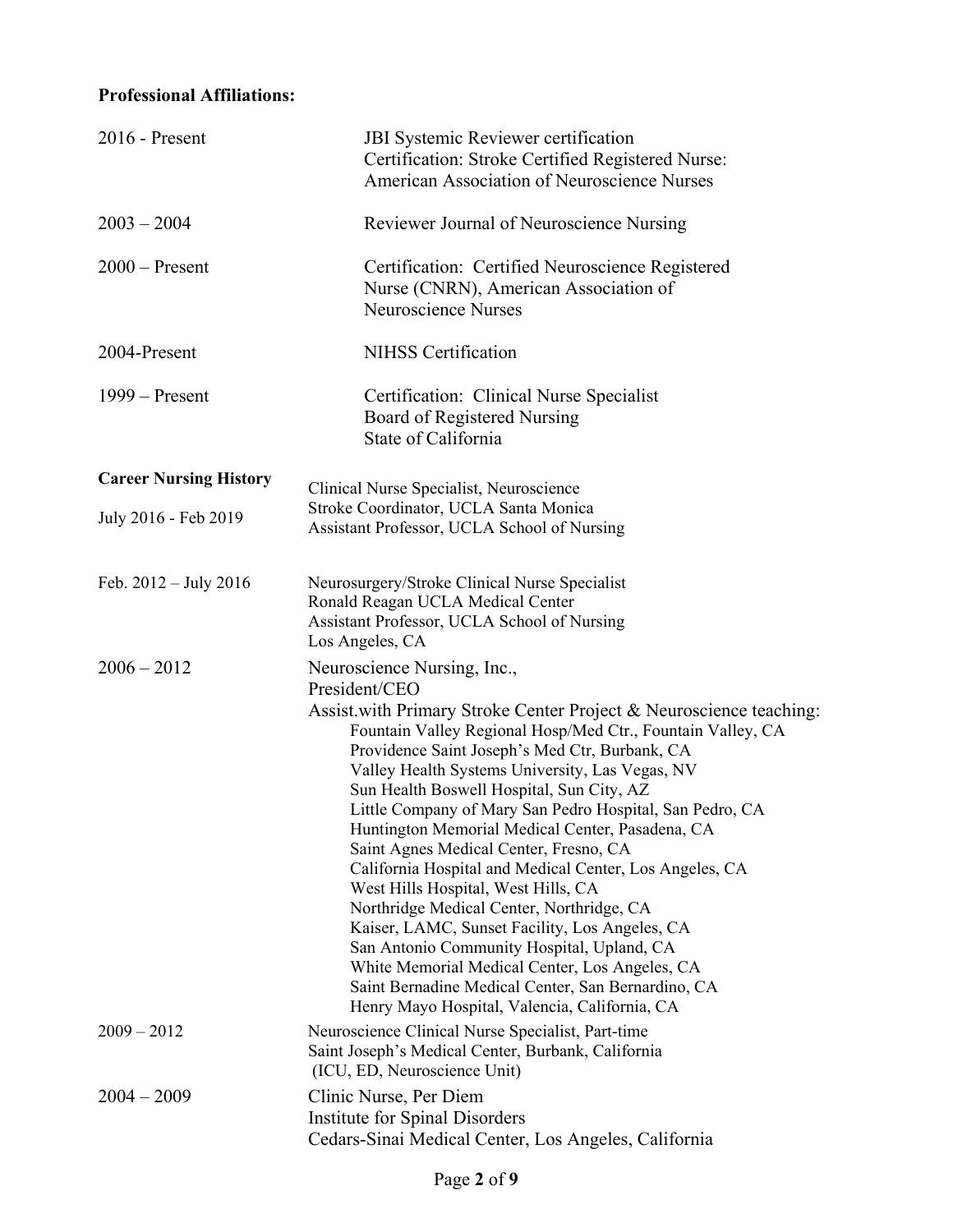| $2004 - 2006$                        | Clinical Nurse Coordinator, Full time                                                                                                                                                                                                                                           |
|--------------------------------------|---------------------------------------------------------------------------------------------------------------------------------------------------------------------------------------------------------------------------------------------------------------------------------|
| $1999 - 2004$                        | <b>FAST MAG Clinical Stroke Study</b><br>Department of Neurology, UCLA<br>University of California, Los Angeles<br><b>Clinical Nurse Specialist</b><br>Neuroscience Service Line<br>Cedars-Sinai Medical Center<br>Los Angeles, California<br>(Acute Care Stroke, Spine, Neuro) |
| $1997 - 1999$                        | Director of Post Acute Care Services<br><b>UCSF-Stanford Health Care</b><br><b>Mount Zion Campus</b><br>San Francisco, California                                                                                                                                               |
| $1989 - 1997$                        | Clinical Nurse Specialist<br>Neurology, Orthopaedic Surgery, Rehab<br>University of California, San Francisco<br>San Francisco, California                                                                                                                                      |
| $1989 - 1991$                        | Nurse Educator<br>Neurology, Neurosurgery, Orthopaedic Surgery<br>Mills-Peninsula Hospital<br>San Mateo, California                                                                                                                                                             |
| $1986 - 1989$                        | <b>Staff Nurse</b><br>Neurology, Neurosurgery, Orthopaedic Surgery<br>St. Agnes Medical Center<br>Fresno, California                                                                                                                                                            |
| $1974 - 1977$                        | Staff Nurse, Full Time<br>Dickinson County Memorial Hospital<br>Spirit Lake, Iowa                                                                                                                                                                                               |
| <b>Academic Teaching Experience:</b> |                                                                                                                                                                                                                                                                                 |
| $2019 - To Date$                     | Nationwide Webcast Provider of Innovative<br>Accredited Tuition-Free Continuing Nurse Education                                                                                                                                                                                 |
| $2012 - 2019$                        | Systemwide Continuing Nurse Education Provider<br>University of California, Los Angeles<br>Associate Professor at School of Nursing<br>Neurosurgery, General Neurology, Stroke                                                                                                  |
| $1991 - 1999$                        | University of California, San Francisco<br>School of Nursing, Masters Program (MEPN)<br>Orthopaedic, Back Safety, Pain Management                                                                                                                                               |
| $1986 - 1989$                        | Fresno City College<br>Fresno, California<br>School of Nursing, Assoc. Degree Program<br><b>Clinical Instructor</b>                                                                                                                                                             |
| $1977 - 1986$                        | Kirkwood Community College<br>Cedar Rapids, Iowa<br>School of Nursing, Assoc. Degree Program<br>Classroom/Clinical Instructor                                                                                                                                                   |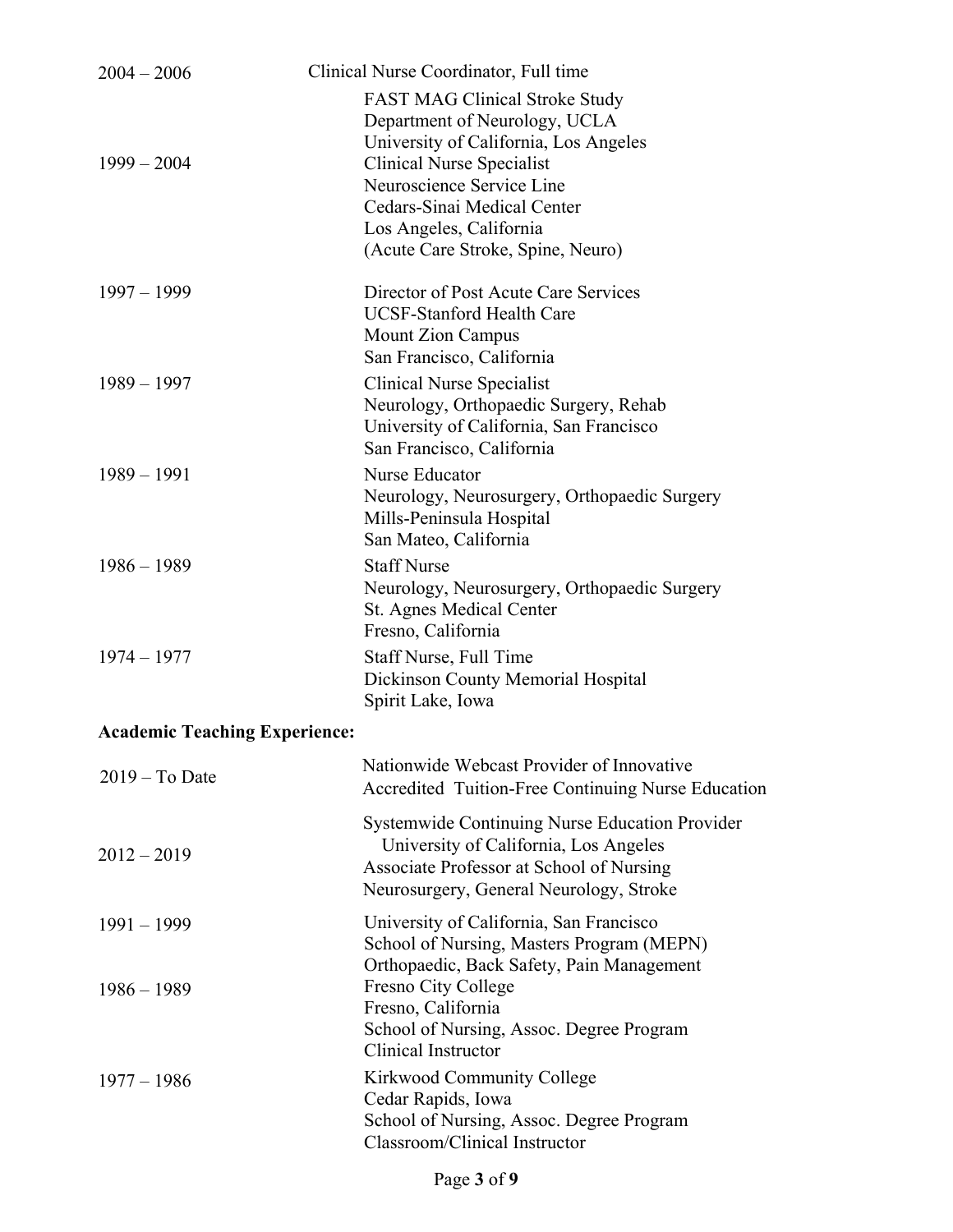#### **Education:**

| $1989 - 1991$        | Master of Science<br>Neurology/Neurosurgical Nursing<br>University of California, San Francisco<br>San Francisco, California |
|----------------------|------------------------------------------------------------------------------------------------------------------------------|
| $1989 - 1988$        | Bachelor of Science in Nursing<br>California State University<br>Dominguez Hills, California                                 |
| $1971 - 1974$        | Diploma in Nursing (R.N.)<br>Allen Memorial School of Nursing<br>Waterloo, Iowa                                              |
| $1970 - 1971$        | Liberal Arts<br>University of Northern Iowa<br>Cedar Falls, Iowa                                                             |
| <b>Publications:</b> |                                                                                                                              |

Nye, Pamela, RN, MS, "PreOperative Spine Video for Patients and Families", Cedars-Sinai Medical Center, March, 2003.

Nye, Pamela, RN, MS, "Care of the Patient with Osteoarthritis", Videotape on Total Knee Arthroplasty, J.P. Lippincott Publishing, January, 1997.

Abrams, G., M.D. and Nye, Pamela, RN, MS, "After Brain Attack", "High Blood Pressure and Stroke", "Dysarthria", "Aphasia", and "For Safer Swallowing" booklets, Krames Communications, San Bruno, California, October, 1996.

Stannard, D., RN; Puntillo, K., RN, DNSc; Miaskowski, C.,. RN, PhD; Gleeson, S., RN; Kehrle, K., RN; Nye, P. RN, MS., "Clinical Judgment and Management of Post Operative Pain in Critical Care Patients," American Journal of Critical Care, Vol. 5,. No. 6, November, 1996. .**Manuscripts in Review:** 

"Impulsivity: Is Current or Past Drug or Alcohol Use a Predictor of Falls Among In-patients <65 years Old in a Neuroscience Population?"

"Emergence from Coma: Evaluating the Minimally Conscious Patient with the Western Neuro Sensory Stimulation Profile" Journal of Neuroscience Nursing.

#### **Presentations:**

**"**Is There a Relationship Between Alcohol/Drug Use and Propensity to Fall Due to Impulsive Behavior Among Younger Adult Hospitalized Patients?" 2017 National Evidence-Based Practice Conference – Personalized Health Care: Shades of Gray in Evidence-Based Care, University of Iowa, Iowa City, Iowa, April 27-28, 2017.

"If You Had a Crystal Ball, and Could Tell Who Would Fall, What Would You Do?" 27<sup>th</sup> Annual Medical Surgical Nursing Conference, South San Francisco, California, April 7, 2017.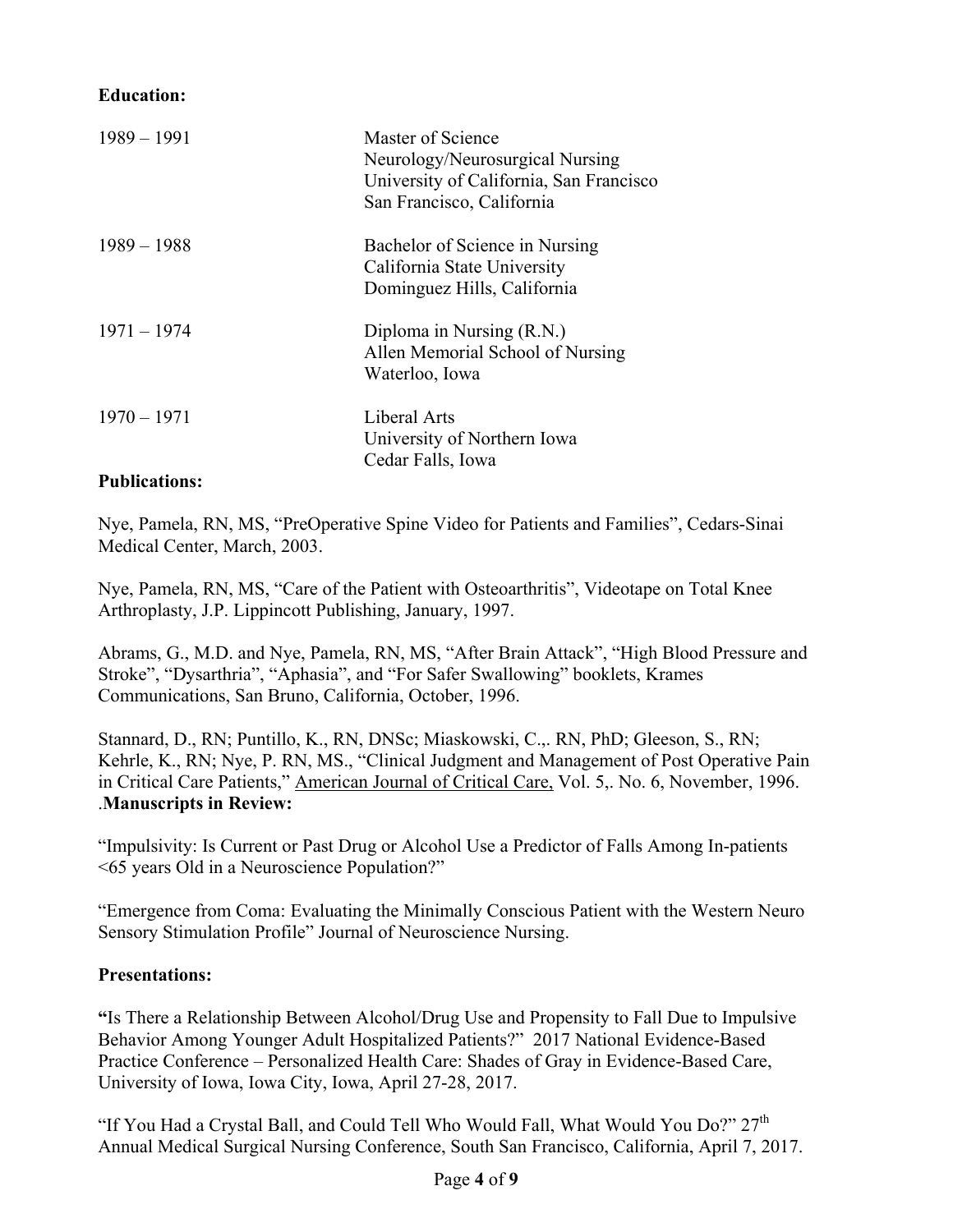"What Role Does Impulsivity Play in Hospitalized Patient Falls Among Patients with a History of Alcohol or Drug Abuse?" University of California, Los Angeles, Medical Center (Santa Monica campus) March, 2017.

2017 Stroke Review: Neurovascular Anatomy Review. University of California, Los Angeles Medical Center (Santa Monica campus). January 20, 2017.

"Administration of Thrombolytic Therapy for ICU Nurses" (multiple classes, same content) Oct/Nov 2016. UCLA Santa Monica Medical Center, Los Angeles, Ca.

"Stroke Care in the Intensive Care Unit" November 3, 2016, Dignity Hospital (California Hospital), Los Angeles, California.

**"**The Practicalities of Outcomes Research" September 21, 2016, UCLA Nursing Research and Evidence Based Practice Conference.

"Neuroscience in the Intensive Care Unit" Henry Mayo Hospital, August 2016 (multiple repeats of same content) Ventura, California.

"Stroke for Nurses – 2016 Update" UCLA Santa Monica, June 9, 2016.

"Mysteries of the Brain" American Association of Critical Care Nurses, Granada Hills, CA, March 16, 2016.

Stroke Certified Registered Nurse Review Course, Carnesale Commons, UCLA, February 24- 25, 2016.

Spine Care Review, Antelope Valley Medical Center, Lancaster, CA, June 25, 2015.

Stroke Overview for Primary Stroke Center Certification, St. John's Medical Center, Santa Monica, CA, May 28 – June 20, 2015 (multiple dates).

Neurovascular A&P Review, Ischemic/Hemorrhagic Stroke, NIHSS Review, Antelope Valley Med Ctr., Lancaster, CA, May 22, 2015.

Deep Brain Stimulation, American Association of Critical Care Nurses, Granada Hills, CA, March 25, 2015.

Brain Stem Assessment, UCLA Post Anesthesia Care Unit, Los Angeles, CA. Dec. 17, 2014.

Stroke Certified Registered Nurse Review Course, Regional Conference UCLA, Dec. 3, 2014.

Care Partner Neuro Review, UCLA Med Ctr., Nov. 25, 2014.

Epilepsy and Seizure Management, Saint Agnes Med Center, Fresno, CA. July 9-10<sup>th</sup> (2 Day Conference) 2014.

SCRN Review Course, UCLA Med Ctr. March 27, 2014 (limited to UCLA nurses)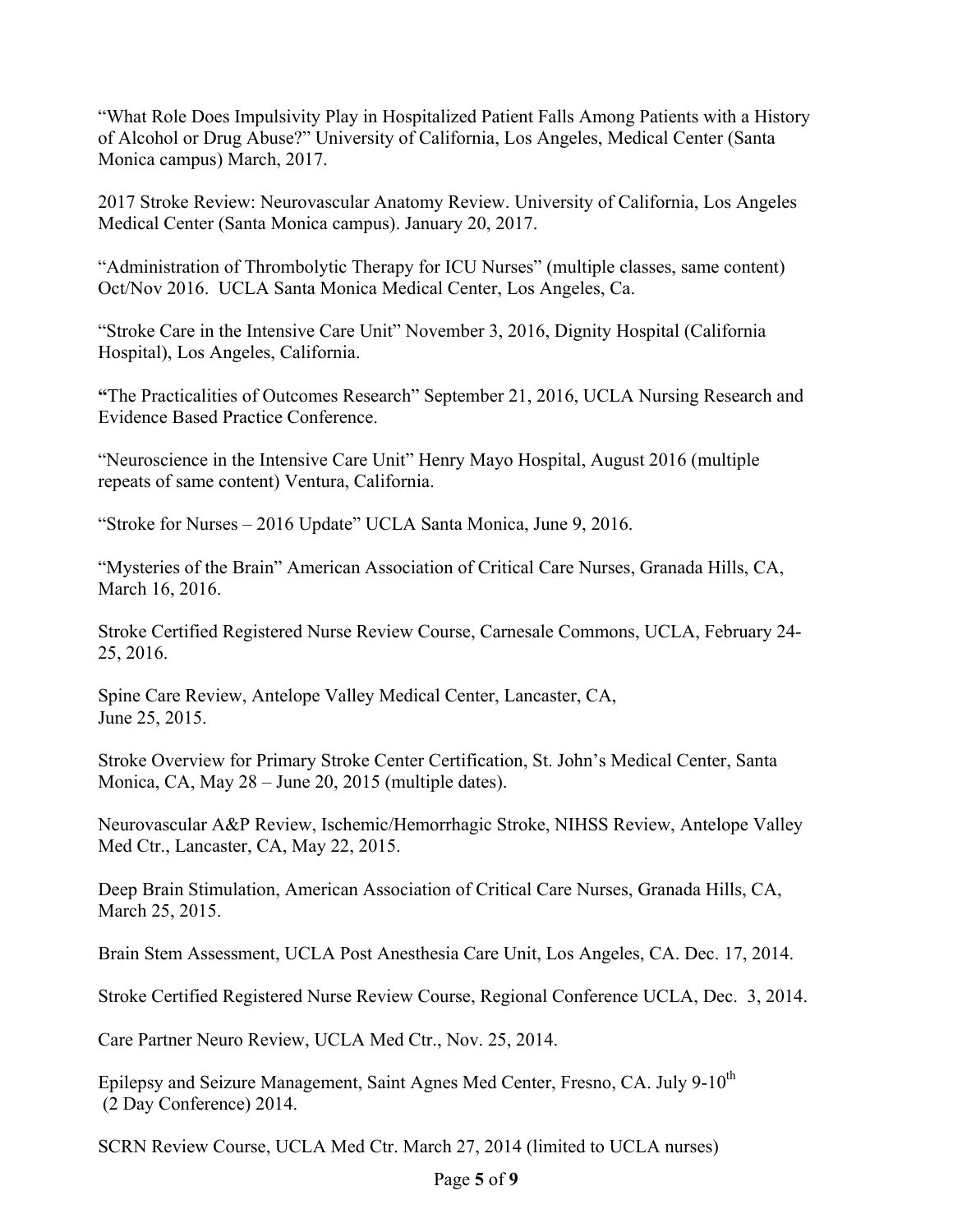"Foundations of Neurosurgery" UCLA Santa Monica, August 15, 19, and 30, 2013.

"Foundations of Neuroscience" Saint Joseph Med. Ctr., Burbank, CA, Aug. 13, 23, 29, 2013.

"Neurological Nursing" collaborative with Adey Nyamathi & Norma McNair, UCLA School of Nursing, Hong Kong, China, July 8-12, 2013.

"Common Neurological Conditions" UCLA School of Nursing, Los Angeles, May 22, 2013.

"Advanced Concepts in Diagnosis and Management of Adults with Acute Stroke" UCLA School of Nursing, Los Angeles, Feb. 12, 2013.

"Navigating Neurological Emergencies and Inpatient Management" Saint Agnes Medical Center, Fresno, CA, January 25, 2013.

Stroke Symposium, California Medical Center, Los Angeles, CA, April 12, 2012.

Stroke Review, UCLA Santa Monica Medical Center, Santa Monica, CA, Mar. 15, 2012.

Joint Commission Stroke Preparation, Kaiser Permanente Los Angeles, CA, Feb. 29, 2012.

"Cognition and Consciousness for the New Grad" Providence Saint Joseph Medical Center, Burbank, CA, Mar. 2, 2011.

"Deep Brain Stimulation" Providence Little Company of Mary, San Pedro, CA, Feb. 8, 2011.

"Basics of Research for the Beginner" Providence Saint Joseph Medical Center, Burbank, CA, Nov. 2010 and Jan. 2011.

 "Weaknesses and Redundancies of the NIHSS" Holy Cross Medical Center, Mission Hills, CA, Dec. 2010

"Foundations of Neuroscience" / "Advancements in Neuroscience" . "The Critical Neuro Patient" Ongoing series, presented Spring and Fall, 2009-2011 Providence Saint Joseph Medical Center, Burbank, CA

"Consciousness and Coma" Pierce College Nursing Students, Nov. 3, 2010.

"Joint Commission Expectations of Primary Stroke Centers" White Memorial Medical Center, Los Angeles, June 9, 2010.

"Intracranial Hemorrhage: SAH & ICH" Kaiser Permanente LAMC, Los Angeles, CA, January 12, 2010.

"Deep Brain Stimulation" Providence Saint Joseph's Medical Ctr, Burbank, CA, Nov. 12, 2009

"NIHSS" Desert Regional Medical Center, Palm Springs, CA, Nov. 9, 2009.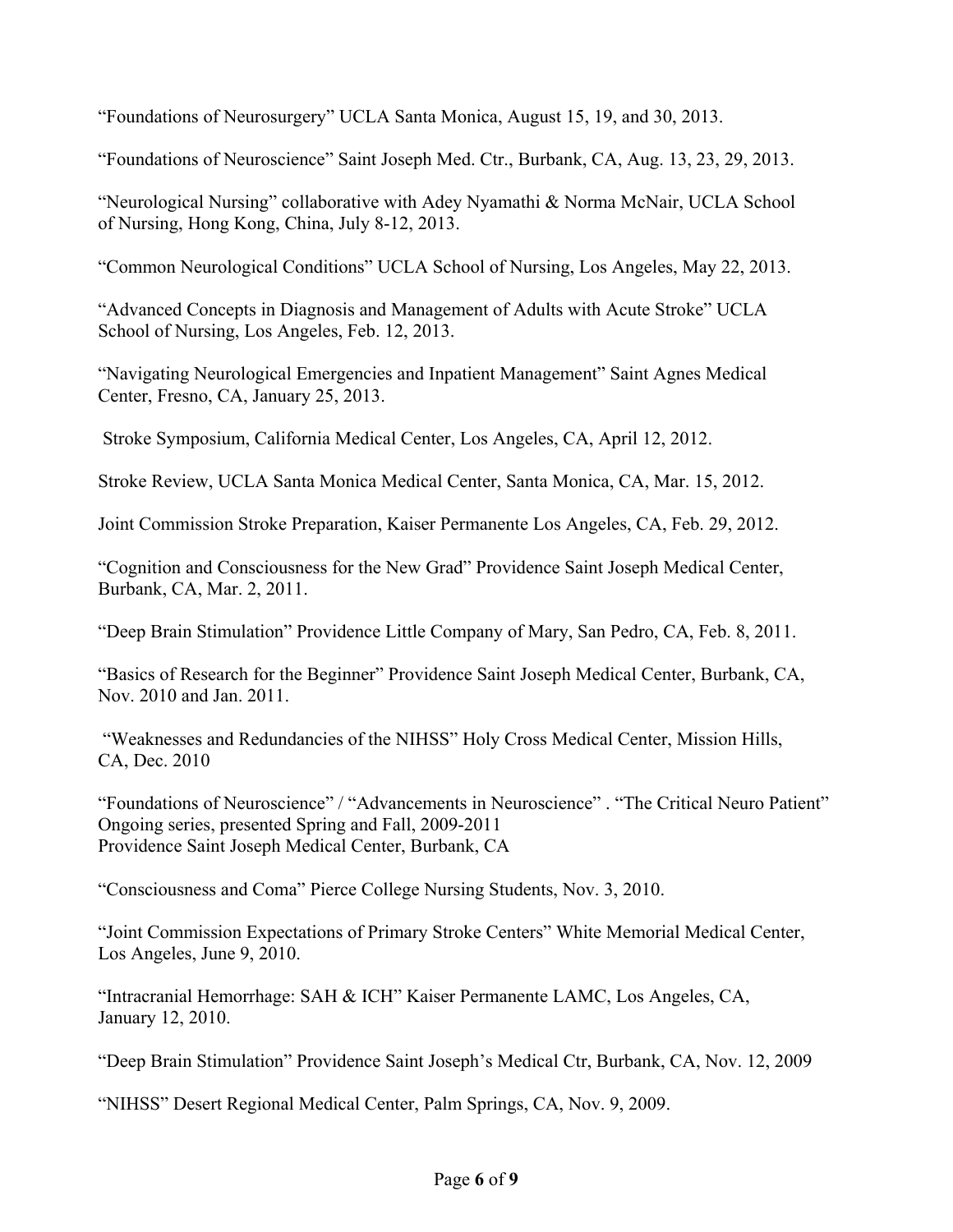"Responding to the Joint Commission" White Memorial Medical Center, Los Angeles, CA, November 5, 2009.

"Mock Survey: Finding Our Deficits" Northridge Medical Center, Northridge, CA, June 22, 2009.

"JCAHO Prep for Primary Stroke Center Survey" Providence Little Company of Mary San Pedro Hospital, San Pedro, CA, April 13, 2009

"Primary Stroke Center" Executive Leadership, Loma Linda University Hospital, Loma Linda, California, February 25, 2009.

"Stroke Center Optimization" Evening dinner meeting invited guest speaker, multiple hospitals, Honolulu, Hawaii, February 6, 2009.

"NIHSS Certification" Fountain Valley Regional Hospital and Medical Center, Fountain Valley, CA, Dec.  $2<sup>nd</sup>$  and  $5<sup>th</sup>$ , 2008.

"Primary Stroke Center: Training for the Rapid Response Team" Torrance Memorial Hospital, Torrance, CA, Nov. 21, 2008

"Stroke Types, Treatments and Trends in Emergent Stroke Care" Providence LCM San Pedro Hospital, San Pedro, CA, Nov. 17, 2008.

"Navigating Neuroscience Nursing" 2-Day Neuroscience Course, Saint Agnes Medical Center, Fresno, CA, Nov. 7, 2008.

"The Brain Under Attack: Tumors, Infections and Unconsciousness" Valley University Hospital System, Las Vegas, NV, Oct. 29, 2008.

"Delivering tPA" Providence LCM San Pedro, San Pedro CA, Oct. 24, 2008.

"Lytics Advanced Training: Primary Stroke Centers" Genentech, South San Francisco, October 9, 2008.

"Primary Stroke Center Kick-Off" Torrance Memorial Medical Center, Torrance, CA, Sept. 29, 2008.

"Primary Stroke Center: Stroke Coordinator Training" Airport Marriott Hotel, Sept. 19, 2008.

"Spine A to Z" Cedars-Sinai Med Ctr. Los Angeles, California, Sept. 12, 2008.

"Primary Stroke Center: Nursing Leadership," Little Company of Mary, San Pedro Hospital, San Pedro, CA. Sept. 9, 2008.

"Learning the NIHSS," Huntington Hospital, Pasadena, CA, Aug.  $11<sup>th</sup>$  & 15, 2008.

"Learning the NIHSS" Providence Saint Joseph's Hospital, Burbank California, multiple offerings from Nov. 2006 – March 2008.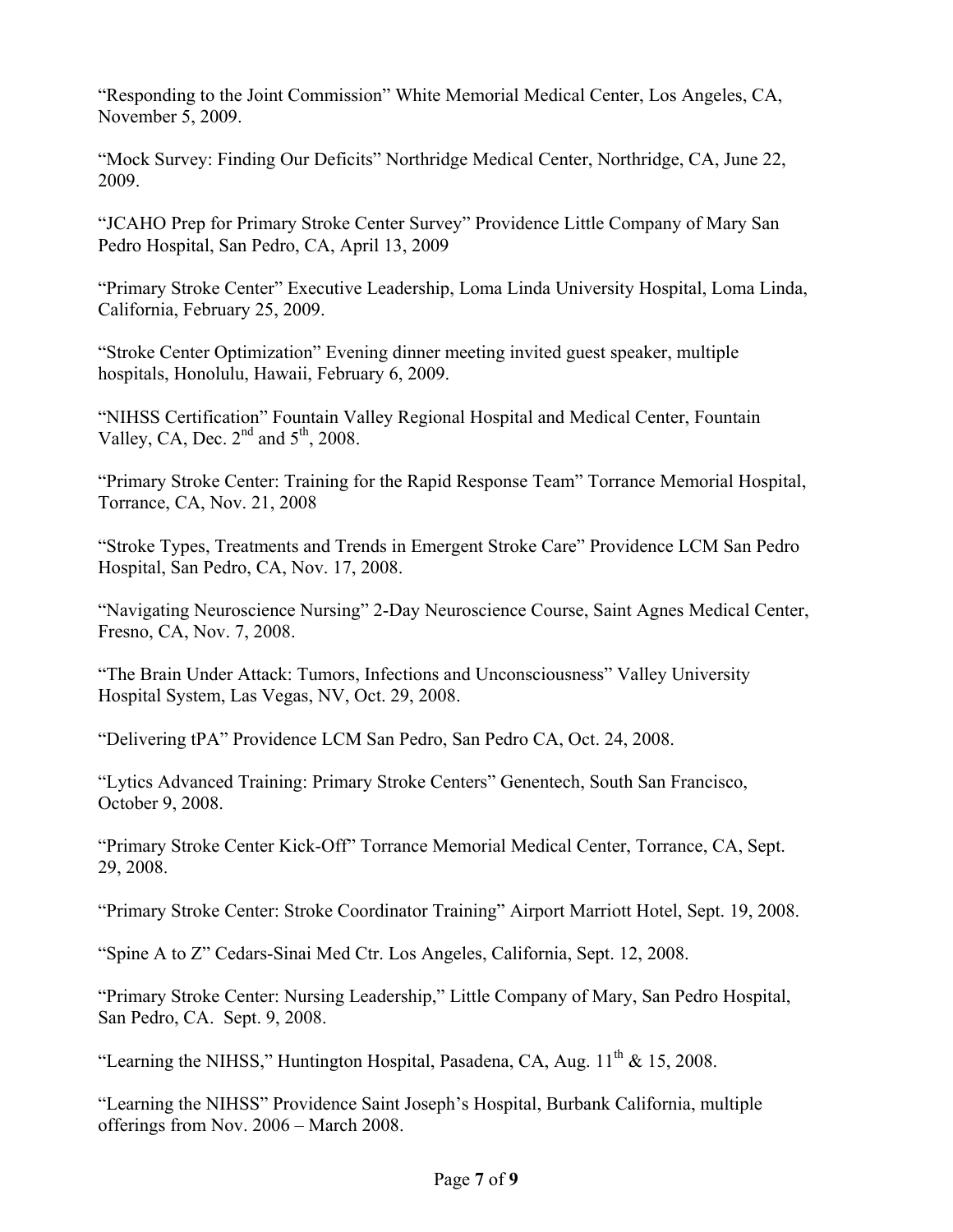"Foundations of Neuroscience Nursing Care" Sunhealth Boswell Hospital, Sun City, AZ, March 13, 2008.

"Spine Surgery Review of Medical and Nursing Care" Valley Health System University, Las Vegas, NV, March 19, 2008.

"Fundamentals of Stroke: Ischemic vs Hemorrhagic," Valley Health System University, Las Vegas, NV, March 19, 2008.

"Foundations of Neuroscience," Valley Health System University, Las Vegas, NV, February 7 and 8, 2008.

"Management of the Critical Neuroscience Patient" Fountain Valley Regional Hospital and Medical Center, May 2007.

"Emergent Stroke Care: Clot Busting with tPA" Providence Saint Joseph's Medical Center, ICU, ED and Rapid Response Team, May 2007.

"Neuroscience Review: A Weekend Experience" Neuroscience Nursing, Inc. hosted by Providence Saint Joseph's Medical Center, Burbank, CA, March 24 and  $25<sup>th</sup>$ , 2007.

"Disorders of the Brain and Spine" Fountain Valley Regional Hospital and Medical Center, Nov. 7, 9, 14, 16, 2006.

"Stroke Action for the ED Nurse" Providence Saint Josephs Medical Center, Burbank, California. Oct. 13, 20, Nov. 2, 13, 2006.

"Primary Stroke Center" Providence Saint Josephs Med Ctr. Administration, Aug. 14, 2006.

"Foundations of Neuroscience" Fountain Valley Regional Hospital and Med Ctr, Fountain Valley, California, July 11 – July  $27<sup>th</sup>$  (multiple sessions for ICU, M/S, Pediatric, Pedi ICU, PACU, ED nurses)

"Aneurysms and AVMs" Cedars-Sinai Med Ctr., Los Angeles, California, May 11, 2006.

Paramedic Training, UCLA FAST MAG Stroke Research, Multiple dates, Nov. 2004 – July 2006.

"Neuro Assessment, Rankin and NIHSS" UCLA, FAST MAG Stroke Research. Multiple dates, Nov. 2004 – July 2006.

"Acute Neuro Care in a Non-ICU Setting", Cedars-Sinai Medical Center, Los Angeles, June 28 – July 8, 2004.

"Evidenced Based Practice: Coma Recovery" Nursing Research Day, Cedars-Sinai Medical Center, Los Angeles, May 4, 2004

"Physical Assessment: Neurological Assessment" Cedars-Sinai Medical Center, May 5, 2004.